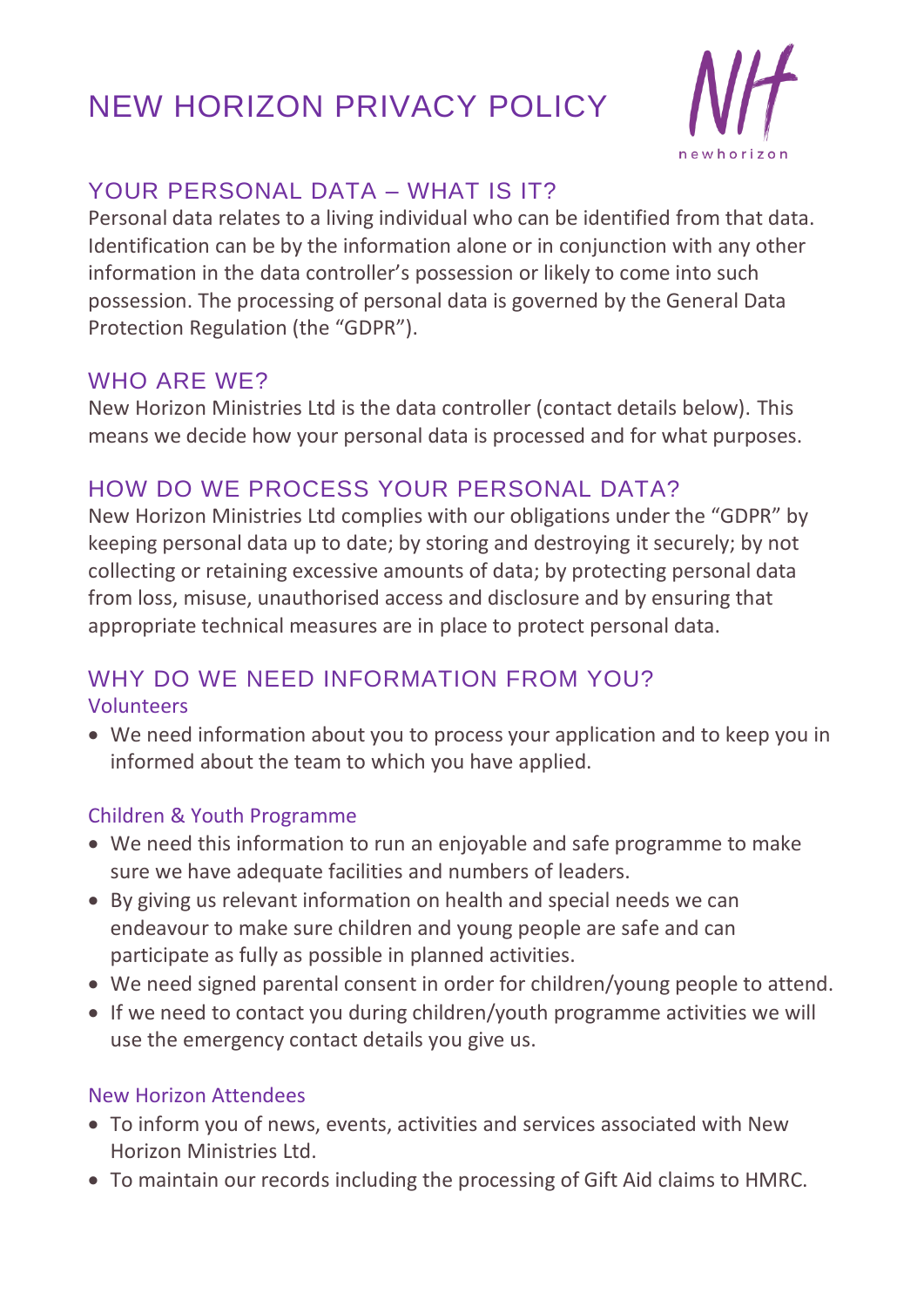#### New Horizon Speakers, Exhibitors & Suppliers

• We need this information to communicate with you about your involvement with New Horizon Ministries Ltd.

# WHO DO YOU SHARE YOUR INFORMATION WITH

Your personal data will be treated as strictly confidential and will only be shared for purposes connected with New Horizon.

#### Volunteer applications

• When you apply for a team your online application is accessed by the New Horizon office, and shared securely with the relevant team leaders. You may also be required to submit information to AccessNI for an enhanced check. As the Registered Body, we will check that information against the ID which you show us and retain copies of that ID for 90 days after which it will be destroyed.

#### Children & Youth Registration

• The New Horizon office processes the registration forms and will only share children/youth information with relevant New Horizon team leaders.

#### New Horizon Attendees

- If you give by Standing Order then we will forward your bank details to your bank for processing. In compliance with legal obligations your name and address and tax status will form part of our Gift Aid Claim to HMRC.
- If you give us your Credit/Debit Card details we will not retain this information after the payment has been processed.
- We use Campaign Monitor to send out e-newsletters. Your name and email address are uploaded on their website for that purpose. <https://www.campaignmonitor.com/trust/gdpr-compliance/>

#### New Horizon Speakers, Exhibitors & Suppliers

• We will only share your information with relevant team members responsible for organising the programme or area you are involved with.

## HOW LONG DO WE KEEP YOUR PERSONAL DATA?

We only keep your information for as long as we consider it necessary and reasonable. This takes into account our legal obligations, insurance recommendations, accounting and tax consideration.

# YOUR RIGHTS AND YOUR PERSONAL DATA